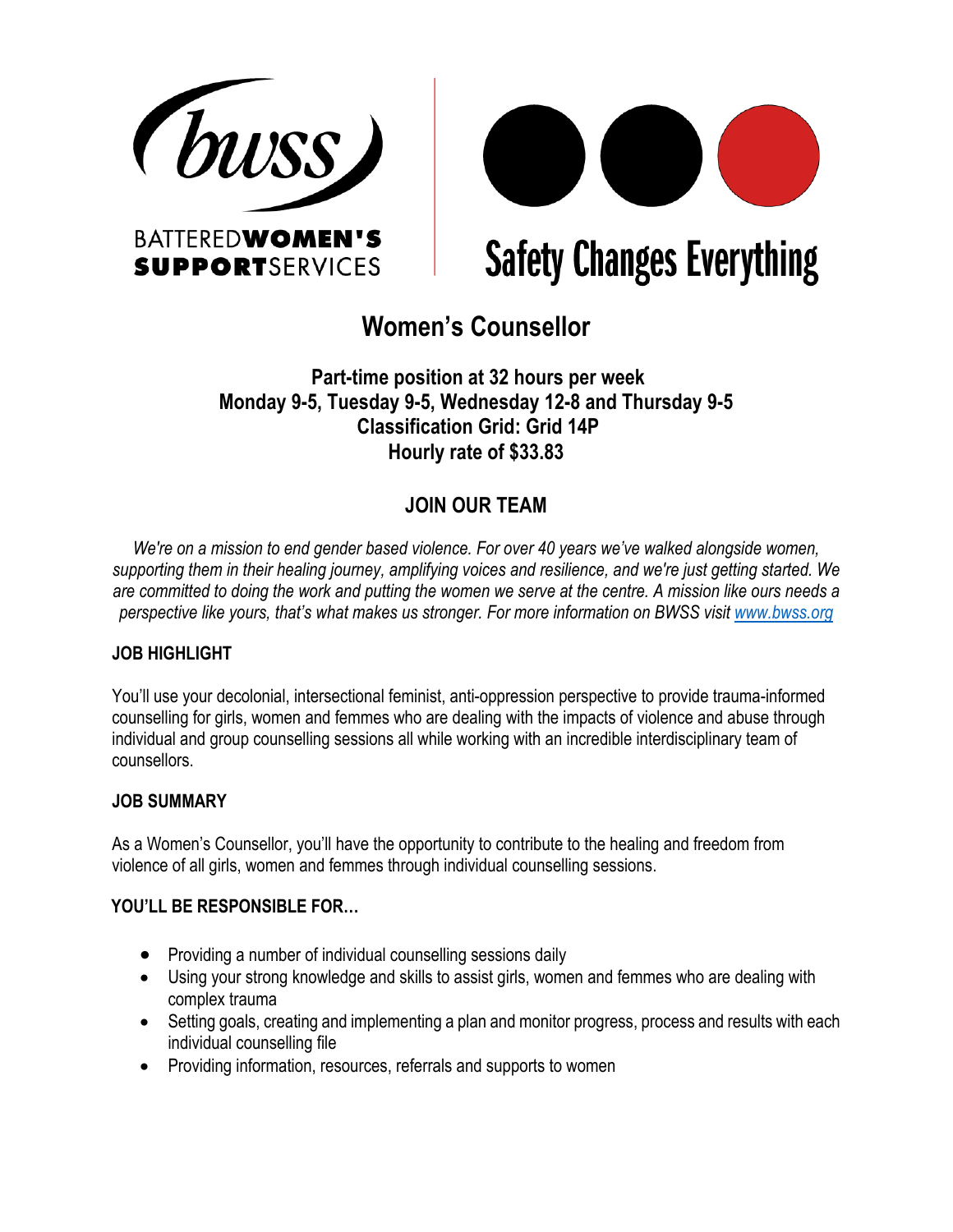- Maintaining accurate and timely records of activities, file notes, and services, logging events and progress.
- Engaging in regular, individual and group clinical supervision sessions with supervisor
- Working with diverse marginalized communities in the Vancouver and Metro Vancouver, and ability to work with women from various cultural communities
- As needed, participating on a BWSS policy committee
- Assisting with the administration of all record keeping and service delivery obligations of the Provincial Government Stopping the Violence Counselling contract, in keeping with all legal and contractual obligations undertaken by the Society.
- Participating in BWSS resource development activities as defined by the Resource Development Committee, Manager of Development and/or Executive Director

### **YOU MUST HAVE…**

- Minimum of four years of recent supervised adult survivor counselling experience, which must include:
- Analysis, knowledge and training in trauma counselling
- Knowledge of the impacts of structural inequalities that oppress girls, women and femmes
- Demonstrated understanding of complex trauma presentations, expertise and skills necessary to assist girls, women and femmes who are dealing with the long lasting effects.
- Eagerness and creativity to create and co-facilitate specialized counselling groups
- Flexibility to perform other job requirements as assigned
- Experience supervising practicum students
- Have excellent communication skills, both verbal and written.
- Satisfactory criminal record checks.

# **YOU'LL BE SUCCESSFUL IF YOU…**

- Are familiar with the fact that COVID-19 pandemic has exacerbated the disparities and gender-based violence that girls, women and femmes experience
- Have experience in women's organization and non-profit society environments
- Have proven ability to work co-operatively with colleagues and service providers in the community
- Have organizational skills, ability and flexibility to work remotely
- Have superior group facilitation skills

# **CLASSIFICATION**

- Part time position at 32 hours per week on Monday 9-5, Tuesday 9-5, Wednesday 12-8, Thursday 9-5
- Classification Grid: Grid 14P
- Hourly rate \$33.83
- This position requires union membership
- Wages and benefits as per the collective agreement.
- Reports to the Director of Clinical Practice and Direct Services
- The program requires to be delivered in-person in the Vancouver area